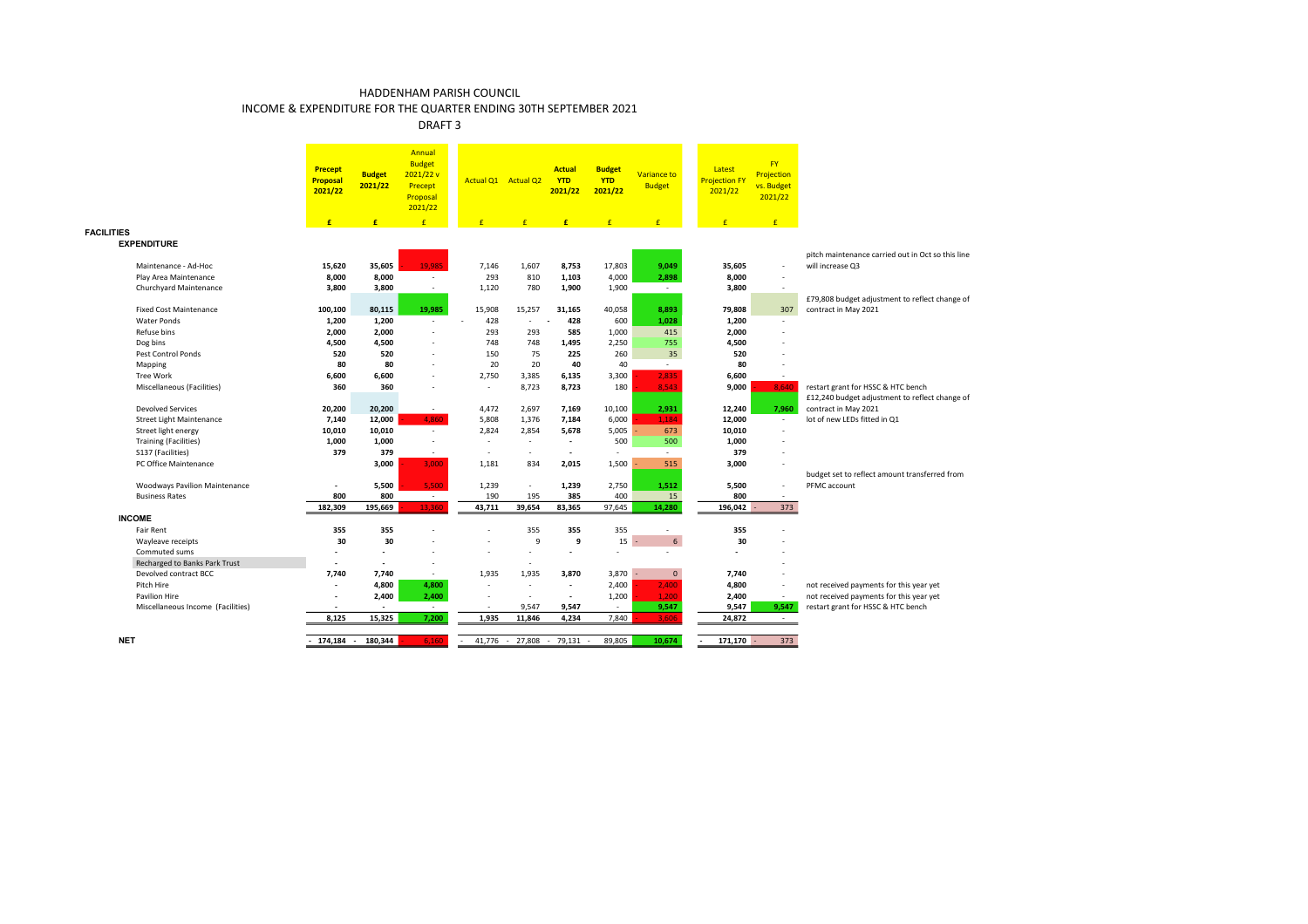### DRAFT 3

|                                         | <b>Precept</b><br><b>Proposal</b><br>2021/22 | <b>Budget</b><br>2021/22 | Annual<br><b>Budget</b><br>2021/22v<br>Precept<br>Proposal<br>2021/22 | <b>Actual O1</b> | <b>Actual Q2</b> | <b>Actual</b><br><b>YTD</b><br>2021/22 | <b>Budget</b><br><b>YTD</b><br>2021/22 | Variance to<br><b>Budget</b> | Latest<br><b>Projection FY</b><br>2021/22 | <b>FY</b><br>Projection<br>vs. Budget<br>2021/22 |
|-----------------------------------------|----------------------------------------------|--------------------------|-----------------------------------------------------------------------|------------------|------------------|----------------------------------------|----------------------------------------|------------------------------|-------------------------------------------|--------------------------------------------------|
|                                         | E                                            | £                        | £                                                                     | £                | £                | £                                      | E                                      | E                            | £                                         | E                                                |
| <b>ALLOTMENTS</b><br><b>EXPENDITURE</b> |                                              |                          |                                                                       |                  |                  |                                        |                                        |                              |                                           |                                                  |
| Maintenance (Allotments)                | 610                                          | 610                      | $\overline{\phantom{a}}$                                              | 100              | 879              | 979                                    | 610                                    | 369                          | 610                                       |                                                  |
| Allotment Lease Payment                 | 3,030                                        | 3,030                    | $\overline{\phantom{a}}$                                              | 776              | 776              | 1,551                                  | 1,515                                  | 36                           | 3,030                                     |                                                  |
| Water allotments                        | ٠                                            | ٠                        | $\overline{\phantom{a}}$                                              | $\sim$           | ٠                | ٠                                      |                                        | ۰.                           | ٠                                         |                                                  |
| Pest Control Allotments                 | 200                                          | 200                      | $\overline{\phantom{a}}$                                              | 60               | 30               | 90                                     | 100                                    | 10                           | 200                                       |                                                  |
| Miscellaneous (Allotments)              | ٠                                            | $\overline{\phantom{a}}$ | $\overline{\phantom{a}}$                                              | 100              | 180              | 280                                    | $\sim$                                 | 280                          | $\overline{\phantom{a}}$                  | $\overline{\phantom{a}}$                         |
|                                         | 3,840                                        | 3,840                    |                                                                       | 1,036            | 1,865            | 2,900                                  | 2,225                                  | 675                          | 3,840                                     |                                                  |
| <b>INCOME</b>                           |                                              |                          |                                                                       |                  |                  |                                        |                                        |                              |                                           |                                                  |
| Allotments Rental Income                | 5,930                                        | 5,930                    |                                                                       | 1,609            | 1,594            | 3,202                                  | 2,965                                  | 237                          | 5,930                                     |                                                  |
|                                         | 5,930                                        | 5,930                    |                                                                       | 1,609            | 1,594            | 3,202                                  | 2,965                                  | 237                          | 5,930                                     |                                                  |
|                                         |                                              |                          |                                                                       |                  |                  |                                        |                                        |                              |                                           |                                                  |
| <b>NET</b>                              | 2,090                                        | 2,090                    |                                                                       | 573              | 1,020            | 302                                    | 740                                    | 438                          | 2,090                                     |                                                  |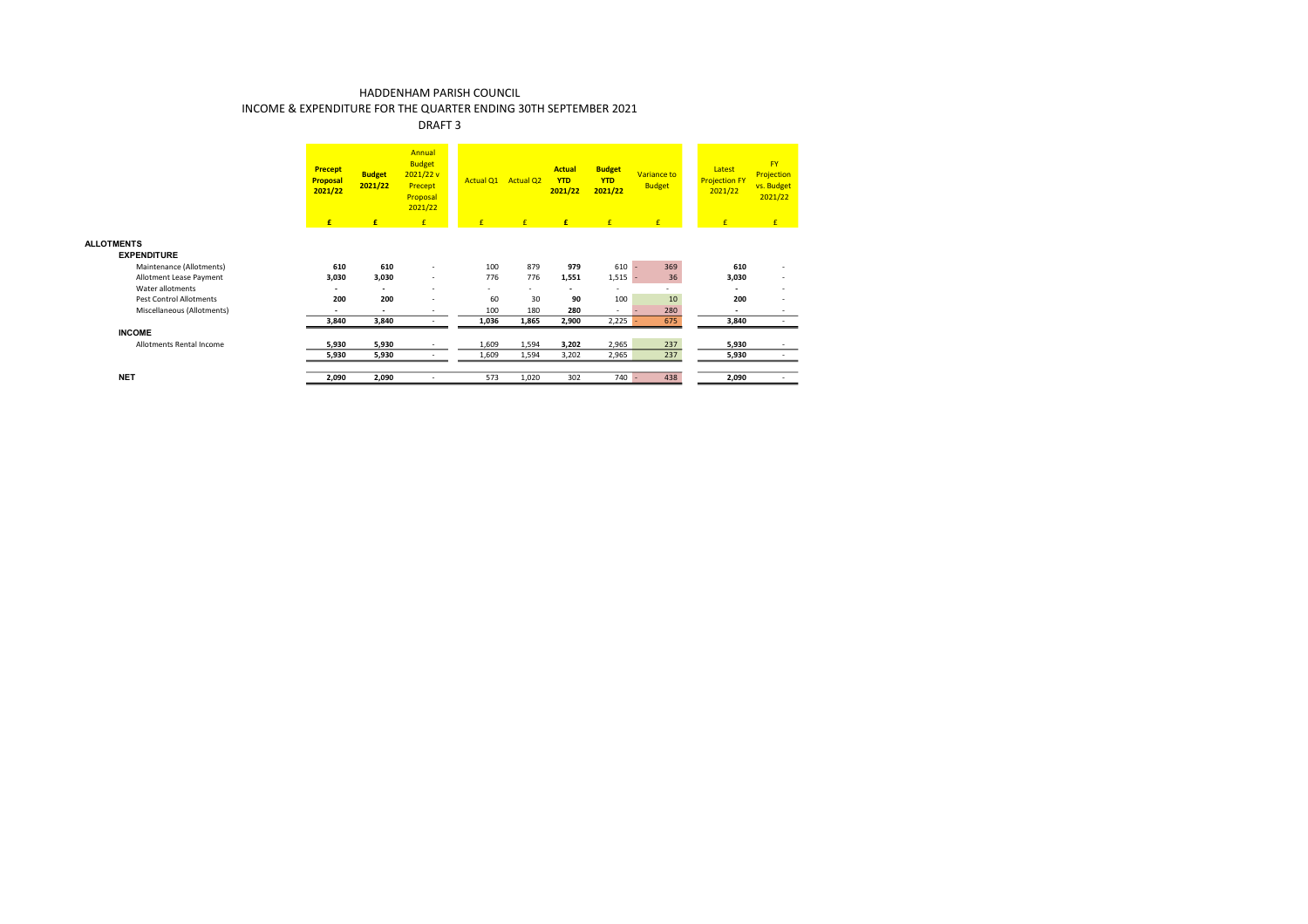### DRAFT 3

|                     |   | <b>Precept</b><br>Proposal<br>2021/22 | <b>Budget</b><br>2021/22 | Annual<br><b>Budget</b><br>2021/22v<br>Precept<br>Proposal<br>2021/22 | <b>Actual Q1</b> | <b>Actual Q2</b> | <b>Actual</b><br><b>YTD</b><br>2021/22 | <b>Budget</b><br><b>YTD</b><br>2021/22 | Variance to<br><b>Budget</b> | Latest<br><b>Projection FY</b><br>2021/22 | <b>FY</b><br>Projection<br>vs. Budget<br>2021/22 |  |
|---------------------|---|---------------------------------------|--------------------------|-----------------------------------------------------------------------|------------------|------------------|----------------------------------------|----------------------------------------|------------------------------|-------------------------------------------|--------------------------------------------------|--|
|                     |   | £                                     | E                        | E                                                                     | E                | £                | £                                      | £.                                     | E                            | $\mathbf{f}$                              | E                                                |  |
| <b>ENDITURE</b>     |   |                                       |                          |                                                                       |                  |                  |                                        |                                        |                              |                                           |                                                  |  |
| Salaries            |   | £ 92,286 £                            | 92,286                   | $\overline{\phantom{a}}$                                              | 23,329           | 23,070           | 46,399                                 | $46,143 -$                             | 256                          | £<br>92,286                               | $\overline{\phantom{a}}$                         |  |
| Pension             | £ | 4,614 £                               | 4,614                    | $\overline{\phantom{a}}$                                              | 1,167            | 1,154            | 2,320                                  | 2,307                                  | 13                           | 4,614<br>f                                | $\overline{\phantom{a}}$                         |  |
| <b>Employers NI</b> |   | 7,291 £                               | 7,291                    |                                                                       | 1,999            | 1,963            | 3,962                                  | 3,646                                  | 317                          | 7,291                                     | $\sim$                                           |  |
|                     |   | 104,191                               | 104,191                  | $\overline{\phantom{a}}$                                              | 26,495           | 26,186           | 52,681                                 | 52,096                                 | 586                          | 104,191                                   | $\overline{\phantom{a}}$                         |  |

#### **STAFF COSTS**

**EXPENDITURE**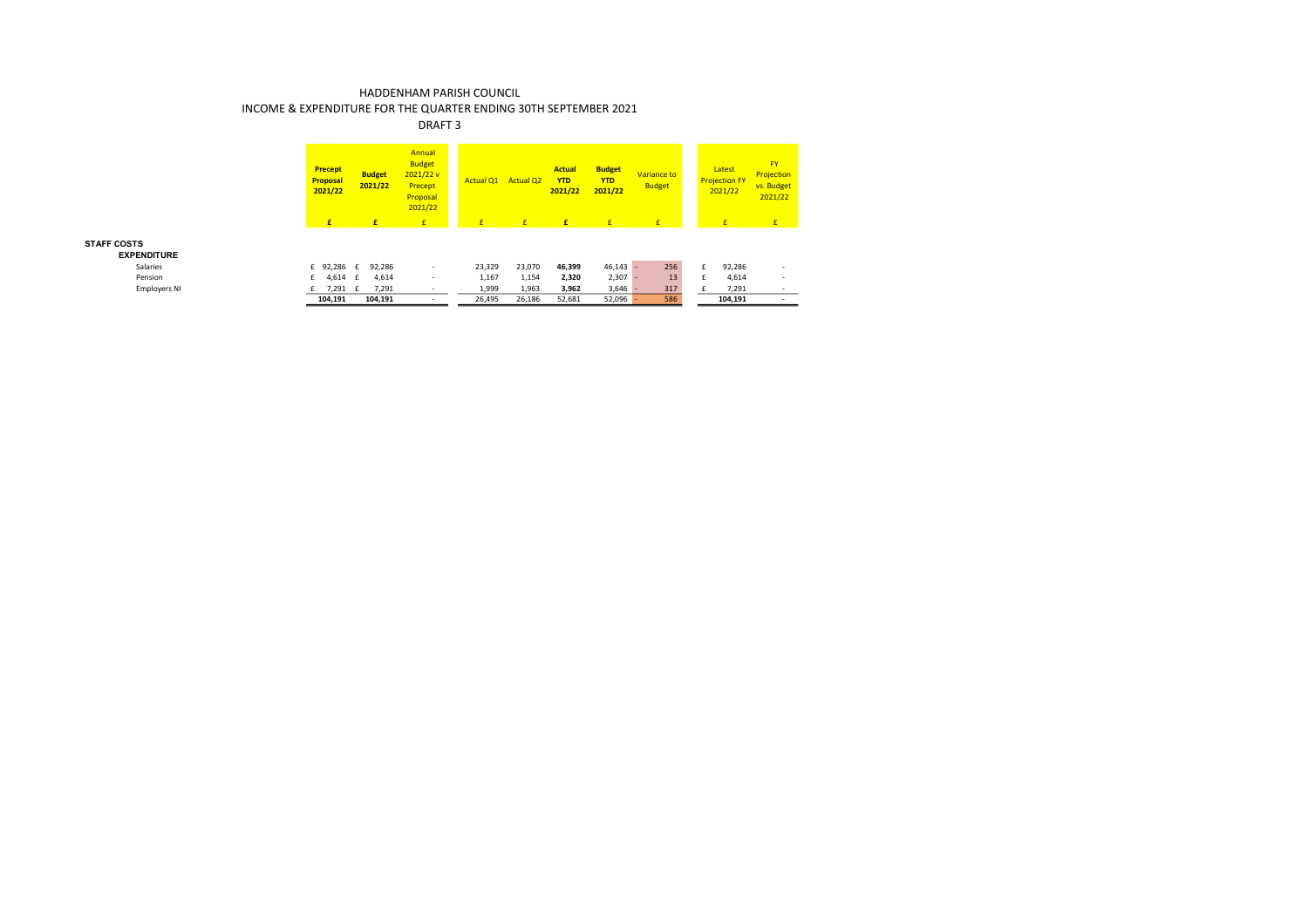DRAFT 3

|                                 | <b>Precept</b><br>Proposal<br>2021/22 | <b>Budget</b><br>2021/22 | Annual<br><b>Budget</b><br>2021/22v<br>Precept<br>Proposal<br>2021/22 |        | Actual Q1 Actual Q2 | <b>Actual</b><br><b>YTD</b><br>2021/22 | <b>Budget</b><br><b>YTD</b><br>2021/22 | Variance to<br><b>Budget</b> | Latest<br><b>Projection FY</b><br>2021/22 | <b>FY</b><br>Projection<br>vs. Budget<br>2021/22 |                                          |
|---------------------------------|---------------------------------------|--------------------------|-----------------------------------------------------------------------|--------|---------------------|----------------------------------------|----------------------------------------|------------------------------|-------------------------------------------|--------------------------------------------------|------------------------------------------|
|                                 | $\mathbf{f}$                          | $\mathbf{f}$             | E                                                                     | E      | $\mathbf{f}$        | £                                      | E                                      | E                            | $\mathbf{f}$                              | E                                                |                                          |
| <b>GENERAL ADMIN</b>            |                                       |                          |                                                                       |        |                     |                                        |                                        |                              |                                           |                                                  |                                          |
| <b>EXPENDITURE</b>              |                                       |                          |                                                                       |        |                     |                                        |                                        |                              |                                           |                                                  |                                          |
| Payroll Management              | 210                                   | 210                      | ٠                                                                     |        | $51 -$<br>51        | $\overline{\phantom{a}}$               | 105                                    | 105                          | 210                                       |                                                  |                                          |
| Travel                          | $\sim$                                | $\overline{a}$           |                                                                       | ÷.     | $\sim$              | $\overline{\phantom{a}}$               | $\overline{\phantom{a}}$               |                              | $\overline{a}$                            |                                                  |                                          |
| PC Office supplies              | 450                                   | 450                      | ÷,                                                                    | 21     | 219                 | 240                                    | 225                                    | 15                           | 450                                       |                                                  |                                          |
| Phone / Internet                | 610                                   | 610                      | ٠                                                                     | 190    | 146                 | 336                                    | 305                                    | 31                           | 610                                       |                                                  |                                          |
| Office Rent / Room Hire         | 950                                   | 950                      | ÷                                                                     | 57     | 157                 | 214                                    | 475                                    | 261                          | 950                                       |                                                  |                                          |
| Photocopier                     | 710                                   | 710                      | $\overline{\phantom{a}}$                                              | 93     | 103                 | 197                                    | 355                                    | 158                          | 710                                       |                                                  |                                          |
| Insurance                       | 4,560                                 | 4,560                    | ٠                                                                     | 1,094  | 1,077               | 2,171                                  | 2,280                                  | 109                          | 4,560                                     |                                                  |                                          |
| <b>Training (General)</b>       | 1,530                                 | 1,530                    | ٠                                                                     | 136    | 280                 | 416                                    | 765                                    | 349                          | 1,530                                     |                                                  |                                          |
| Audit                           | 2,920                                 | 2,920                    | ٠                                                                     | 733    | 733                 | 1,465                                  | $1,460 -$                              | 5                            | 2,920                                     |                                                  |                                          |
| Legal & Other Professional      | 7,140                                 | 7,140                    | ÷                                                                     | ÷.     | 1,190               | 1,190                                  | 1,190                                  | ÷                            | 7,140                                     |                                                  |                                          |
| Chair's Allowance               | 150                                   | 150                      | ٠                                                                     | $\sim$ | 100                 | 100                                    | $75 -$                                 | 25                           | 150                                       |                                                  |                                          |
| Subscriptions                   | 1.770                                 | 1,770                    | $\sim$                                                                | 459    | 595                 | 1,054                                  | $885 -$                                | 169                          | 1,770                                     |                                                  |                                          |
| S137 Grants & Donations         | 11,500                                | 6,500                    | 5,000                                                                 | ÷.     | $\sim$              | $\sim$                                 | $\overline{\phantom{a}}$               | ÷                            | 6,500                                     | $\sim$                                           | no grant to HCL or HYCC needed this year |
| Annual Parish Meeting           | ٠                                     | $\overline{\phantom{a}}$ | $\sim$                                                                |        |                     | $\sim$                                 | ٠                                      | $\overline{\phantom{a}}$     | $\overline{a}$                            | $\overline{\phantom{a}}$                         |                                          |
| <b>Books &amp; Publications</b> | 50                                    | 50                       | $\sim$                                                                | ÷,     | $\sim$              | $\overline{\phantom{a}}$               | 25                                     | 25                           | 50                                        | $\sim$                                           |                                          |
| <b>Election Costs</b>           | 3,000                                 | 500                      | 2,500                                                                 | ÷.     | 666                 | 666                                    | 250                                    | 416                          | 500                                       | $\sim$                                           |                                          |
| Capital Asset Fund              | 2,080                                 | 16,000                   | 13,920                                                                | 13,892 | $\sim$              | 13,892                                 | 13,892                                 | $\sim$                       | 16,000                                    | $\sim$                                           | new office furniture                     |
| Miscellaneous (General)         | 430                                   | 430                      | $\sim$                                                                | 200    | 824                 | 624                                    | 215                                    | 409                          | 430                                       | $\sim$                                           |                                          |
| <b>Bank Charges</b>             | 160                                   | 160                      | ٠                                                                     | 18     | 56                  | 74                                     | 80                                     | $6\phantom{1}$               | 160                                       |                                                  |                                          |
| <b>Information Technology</b>   | 6,430                                 | 6,430                    | $\overline{\phantom{a}}$                                              | 1,005  | 1,070               | 2,075                                  | 2,075                                  | $\overline{\phantom{a}}$     | 6,430                                     |                                                  |                                          |
| S137 (other)                    | 100                                   | 100                      | $\sim$                                                                | ÷.     | $\sim$              | $\sim$                                 | 50                                     | 50                           | 100                                       |                                                  |                                          |
|                                 | 44,750                                | 51,170                   | 6,420                                                                 | 17,550 | 7,164               | 24,714                                 | $24,707 -$                             | $6\overline{6}$              | 51,170                                    | $\sim$                                           |                                          |
| <b>INCOME</b>                   |                                       |                          |                                                                       |        |                     |                                        |                                        |                              |                                           |                                                  |                                          |
| Precept                         | 387,869                               | 387,869                  | ٠                                                                     | 96.967 | 96,967              | 193,935                                | 193,935 -                              | $\mathbf 0$                  | 387,869                                   |                                                  |                                          |
| <b>Interest Received</b>        | 1,020                                 | 1,020                    | $\overline{\phantom{m}}$                                              | 51     | 51                  | 102                                    | $510 -$                                | 408                          | 1,020                                     |                                                  |                                          |
| Miscellaneous Income            | $\overline{\phantom{a}}$              | $\overline{\phantom{a}}$ | $\overline{\phantom{a}}$                                              | 100    | 300                 | 400                                    | 3,215                                  | 2,815                        | $\overline{\phantom{a}}$                  |                                                  |                                          |
| <b>Grants Received</b>          |                                       |                          |                                                                       |        |                     |                                        |                                        |                              |                                           |                                                  |                                          |
|                                 | 388,889                               | 388,889                  | $\sim$                                                                | 97,118 | 97,318              | 194,436                                | 197,660                                | 3,223                        | 388,889                                   | $\sim$                                           |                                          |
| <b>NET</b>                      | 344,139                               | 337,719                  | 6,420                                                                 | 79,569 | 90,154              | 169,722                                | 172,952                                | 3,230                        | 337,719                                   | $\sim$                                           |                                          |
|                                 |                                       |                          |                                                                       |        |                     |                                        |                                        |                              |                                           |                                                  |                                          |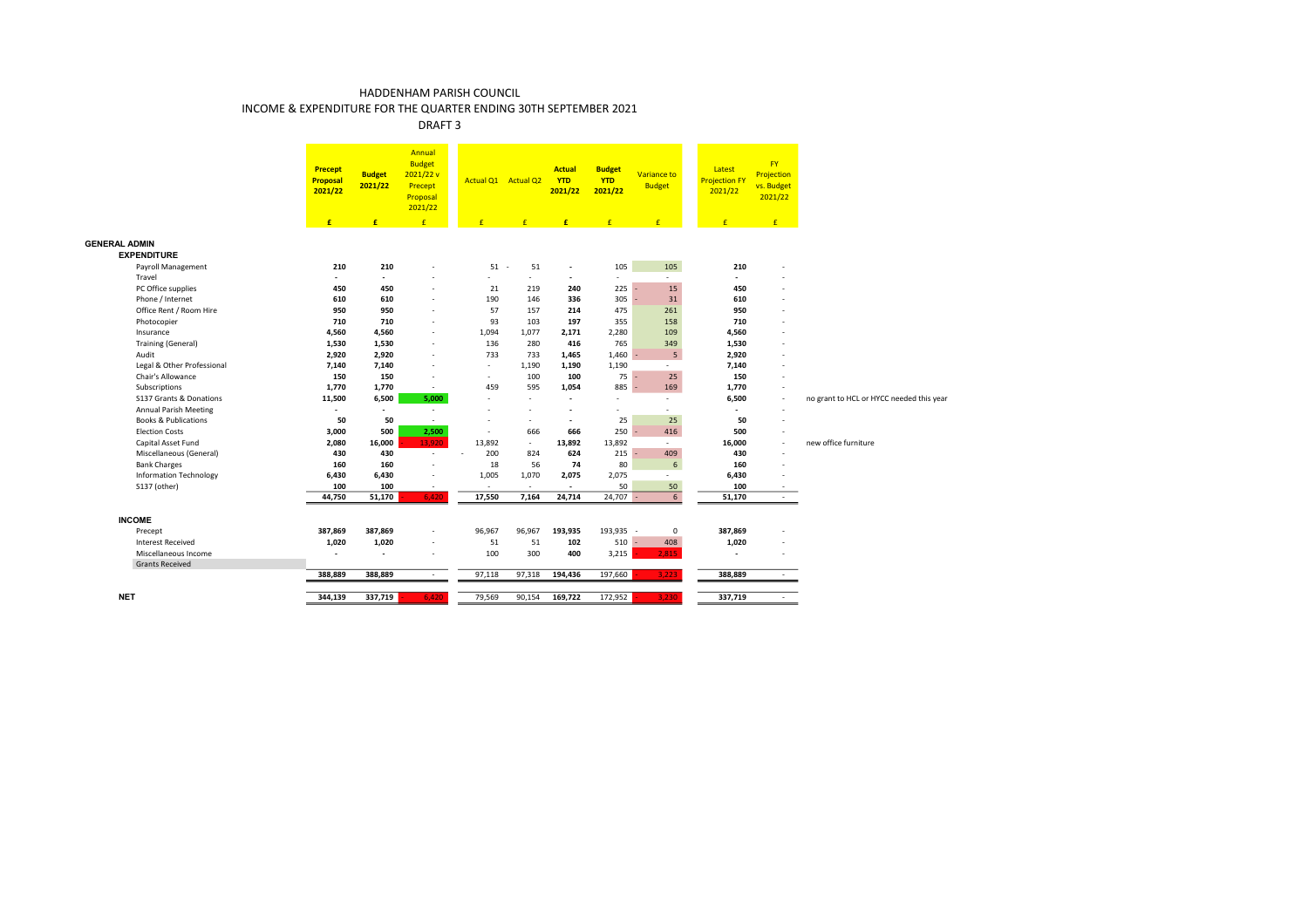### DRAFT 3

|                                           | <b>Precept</b><br><b>Proposal</b><br>2021/22 | <b>Budget</b><br>2021/22 | Annual<br><b>Budget</b><br>2021/22v<br>Precept<br>Proposal<br>2021/22 | Actual Q1 Actual Q2         |                             | <b>Actual</b><br><b>YTD</b><br>2021/22 | <b>Budget</b><br><b>YTD</b><br>2021/22 | Variance to<br><b>Budget</b> | Latest<br><b>Projection FY</b><br>2021/22 | <b>FY</b><br>Projection<br>vs. Budget<br>2021/22 |
|-------------------------------------------|----------------------------------------------|--------------------------|-----------------------------------------------------------------------|-----------------------------|-----------------------------|----------------------------------------|----------------------------------------|------------------------------|-------------------------------------------|--------------------------------------------------|
|                                           | £                                            | £                        | E                                                                     | E                           | £                           | £                                      | $\mathbf{f}$                           | £                            | £                                         | f                                                |
| <b>COMMUNICATIONS</b>                     |                                              |                          |                                                                       |                             |                             |                                        |                                        |                              |                                           |                                                  |
| <b>EXPENDITURE</b>                        |                                              |                          |                                                                       |                             |                             |                                        |                                        |                              |                                           |                                                  |
| Newsletter                                |                                              | 1,760                    | 1.760                                                                 |                             |                             |                                        |                                        |                              | 1,760                                     |                                                  |
| Noticeboards                              |                                              |                          | ä,                                                                    |                             |                             | ٠                                      |                                        |                              |                                           |                                                  |
| Website                                   | 1,980                                        | 1,980                    | ÷,                                                                    | 251                         | 227                         | 477                                    | 477                                    |                              | 1,980                                     |                                                  |
|                                           | 1,980                                        | 3,740                    | 1,760                                                                 | 251                         | 227                         | 477                                    | 477                                    | $\sim$                       | 3,740                                     | ÷                                                |
|                                           |                                              |                          |                                                                       |                             |                             |                                        |                                        |                              |                                           |                                                  |
| <b>INCOME</b>                             |                                              |                          |                                                                       |                             |                             |                                        |                                        |                              |                                           |                                                  |
| Newsletter                                | $\mathcal{L}_{\mathcal{A}}$                  | $\sim$                   | $\sim$                                                                | $\mathcal{L}_{\mathcal{A}}$ | $\mathcal{L}_{\mathcal{A}}$ | $\sim$                                 | ×.                                     | $\sim$                       | $\blacksquare$                            | $\sim$                                           |
|                                           |                                              |                          |                                                                       |                             |                             |                                        |                                        |                              |                                           |                                                  |
| <b>NET</b>                                | 1,980<br>$\sim$                              | 3,740                    | 1,760                                                                 | 251                         | $227 -$<br>$\sim$           | 477 -                                  | 477                                    | $\sim$                       | 3,740                                     | ÷.                                               |
| SURPLUS /(DEFICIT) BEFORE TFS TO RESERVES | 65,874                                       | 51,534                   | 14.340                                                                | 37,734                      | $\overline{\phantom{a}}$    | 37,734                                 | 31,314                                 | 6,420                        | 60,708                                    | 9,174                                            |
| <b>TRANSFERS TO RESERVES</b>              |                                              |                          |                                                                       |                             |                             |                                        |                                        |                              |                                           |                                                  |
| <b>Asset Repairs Reserve</b>              | 7,500                                        | 7,500                    | ä,                                                                    | 1,875                       | 1,875                       | 3,750                                  | 3,750                                  |                              | 7,500                                     |                                                  |
| Heritage Fund                             | 1,996                                        | 1,996                    | ä,                                                                    | 499                         | 499                         | 998                                    | 998                                    | ÷,                           | 1,996                                     |                                                  |
| <b>Street Light Replacements</b>          | 9,540                                        | 9,540                    | ä,                                                                    | 2,385                       | 2,385                       | 4,770                                  | 4,770                                  | ÷                            | 9,540                                     |                                                  |
| <b>HNP Projects</b>                       |                                              | $\blacksquare$           | ٠                                                                     | $\sim$                      | $\sim$                      | $\sim$                                 | $\sim$                                 | $\sim$                       |                                           |                                                  |
| Allotments Improvements                   | 2,090                                        | 2.090                    | ä,                                                                    | 573                         | 472                         | 302                                    | 1.045                                  | 743                          | 2,090                                     |                                                  |
| Churchyard Maintenance Reserve            | 5,000                                        | 5,000                    | ٠                                                                     | 1,250                       | 1,250                       | 2,500                                  | 2,500                                  | ÷                            | 5,000                                     |                                                  |
| Snakemoor                                 |                                              | $\blacksquare$           | ٠                                                                     | $\sim$                      | $\sim$                      | $\overline{\phantom{a}}$               | х.                                     | ٠                            | $\sim$                                    |                                                  |
| <b>Devolution Transition Reserve</b>      | 7,240                                        | 7,240                    | ÷,                                                                    | 1,810                       | 1,810                       | 3,620                                  | 3,620                                  | ÷                            | 7,240                                     |                                                  |
| <b>Staff Contingency</b>                  | 10,419                                       | 10,419                   | ä,                                                                    | 2,605                       | 2,605                       | 5,210                                  | 5,210                                  | ä,                           | 10,419                                    |                                                  |
| New Burial Ground                         |                                              |                          |                                                                       |                             | ٠                           | ٠                                      |                                        |                              |                                           |                                                  |
| Overspill Car Park                        |                                              | $\overline{\phantom{a}}$ | ٠                                                                     |                             | $\sim$                      | ٠                                      | ÷                                      | ÷                            |                                           |                                                  |
| Play Area Improvements                    | ٠                                            | $\ddot{\phantom{1}}$     | ٠                                                                     | $\sim$                      | $\sim$                      | $\blacksquare$                         | ٠                                      |                              | $\sim$                                    |                                                  |
| Ponds Reserve                             | 2,000                                        | 2,000                    |                                                                       | 500                         | 500                         | 1,000                                  | 1,000                                  |                              | 2,000                                     |                                                  |
| <b>Trees Reserve</b>                      | 4,790                                        | 4,790                    | ä,                                                                    | 1,198                       | 1,198                       | 2,395                                  | 2,395                                  | ÷                            | 4,790                                     |                                                  |
| VALP / NP Reserve                         | $\overline{\phantom{a}}$                     | $\ddot{\phantom{1}}$     | ä,                                                                    | ä,                          | ٠                           | ٠                                      |                                        |                              |                                           |                                                  |
| Legal & Professional Reserve              |                                              | ÷.                       | ä,                                                                    | ÷,                          | $\overline{\phantom{a}}$    | $\blacksquare$                         |                                        | ÷                            |                                           | ۰                                                |
| Contingency Reserve                       | 15,299                                       | 15,299                   | ÷                                                                     | 3,825                       | 3,825                       | 7,649                                  | 7,649                                  | $\sim$                       | 15,299                                    | ۰                                                |
| <b>NET</b>                                | 65,874                                       | 65,874                   | $\sim$                                                                | 16,519                      | 16,418                      | 32,194                                 | 32,937                                 | 743                          | 65,874                                    | ÷                                                |

### **Funded by Precept**

| <b>EXPENDITURE</b> | 402.944 | 424.484 | - 45<br>21.3 | 105.561 | 84.212 | 196.331 | 210.087 | 10.700 | 424.857 | 373                 |
|--------------------|---------|---------|--------------|---------|--------|---------|---------|--------|---------|---------------------|
| <b>INCOME</b>      | 402.944 | 410.144 | 7.200        | 100.662 | 94.887 | 201.872 | 208.465 |        | 419.691 | 9.547               |
| <b>NET</b>         | $\sim$  | 14.340  |              | 4.900   | 10.674 | 5.540   | 1.623   | 7.163  | 5.166   | <b>0.474</b><br>--- |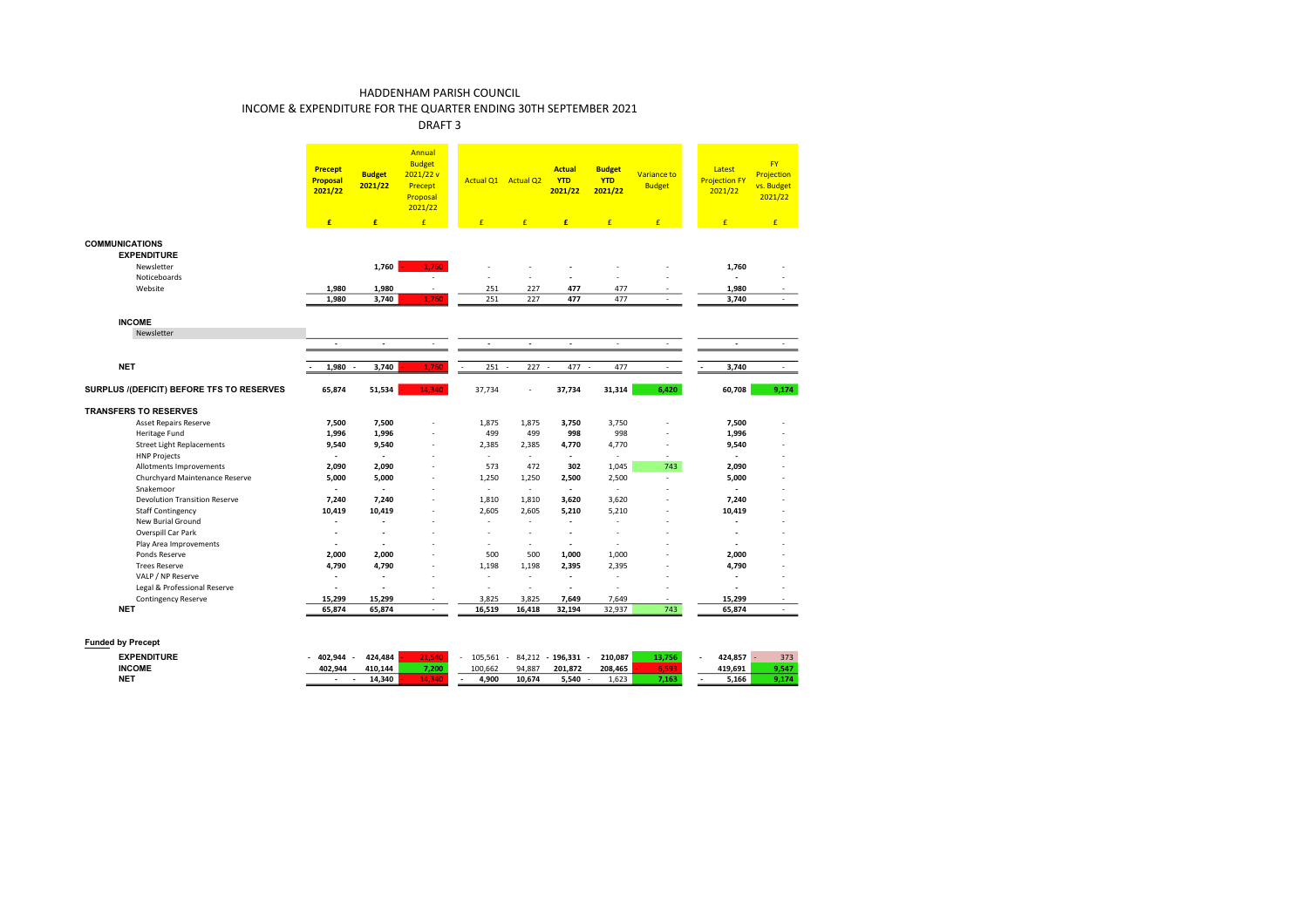### HADDENHAM PARISH COUNCIL BALANCE SHEET AT 30th September 2021 Q2 DRAFT 3 - PRECEPT DRAFT3

|                                                       | 30/09/2021     |           | 30/09/2020 |           |
|-------------------------------------------------------|----------------|-----------|------------|-----------|
|                                                       | £              | £         | £          | £         |
| <b>CURRENT ASSETS</b><br><b>Bank Balances</b>         |                |           |            |           |
| <b>Current and Deposit Accounts</b>                   |                | 1,561,094 |            | 1,299,041 |
| (Airfield) Playing Fields Project Account             |                | 0         |            | 0         |
|                                                       |                | 1,561,094 |            | 1,299,041 |
| VAT Reclaimable                                       | 8,513          |           | 31,876     |           |
| Sundry debtors                                        | 180,314        |           | 277,225    |           |
| Prepayments                                           | 61,605         |           | 5,065      |           |
| Amount due from                                       |                |           |            |           |
| <b>Educational Charity</b>                            |                |           |            |           |
| <b>Banks Park Trust</b>                               | 999            |           | 942        |           |
|                                                       |                | 251,432   |            | 315,108   |
|                                                       |                | 1,812,526 |            | 1,614,150 |
| <b>LESS CURRENT LIABILITIES</b>                       |                |           |            |           |
| <b>Sundry Creditors</b>                               | 14,739         |           | 54,081     |           |
| Deferred Income                                       | 200,028        |           | 3,187      |           |
| Provision for Bad Debts                               |                |           |            |           |
| Amount due to                                         |                |           |            |           |
| <b>Educational Charity</b><br><b>Banks Park Trust</b> | 8,750          |           | 7,202      |           |
|                                                       | $\overline{a}$ | 223,518   | $\sim$     | 64,470    |
| <b>NET CURRENT ASSETS</b>                             |                | 1,589,008 |            | 1,549,680 |
|                                                       |                |           |            |           |
| CREDITORS - AMOUNTS FALLING DUE IN MORE THAN ONE YEAR |                | 573,517   |            | 573,517   |
|                                                       |                | 1,015,491 |            | 976,163   |
| <b>RESERVES</b>                                       |                |           |            |           |
| <b>INCOME AND EXPENDITURE</b>                         |                |           |            |           |
| <b>Contingency Reserve</b>                            |                | 175,332   |            | 159,563   |
| <b>Earmarked Reserves</b>                             |                | 829,463   |            | 807,640   |
| <b>Ring-Fenced Reserves</b>                           |                | 10,695    |            | 8,960     |
|                                                       |                | 1,015,491 |            | 976,163   |